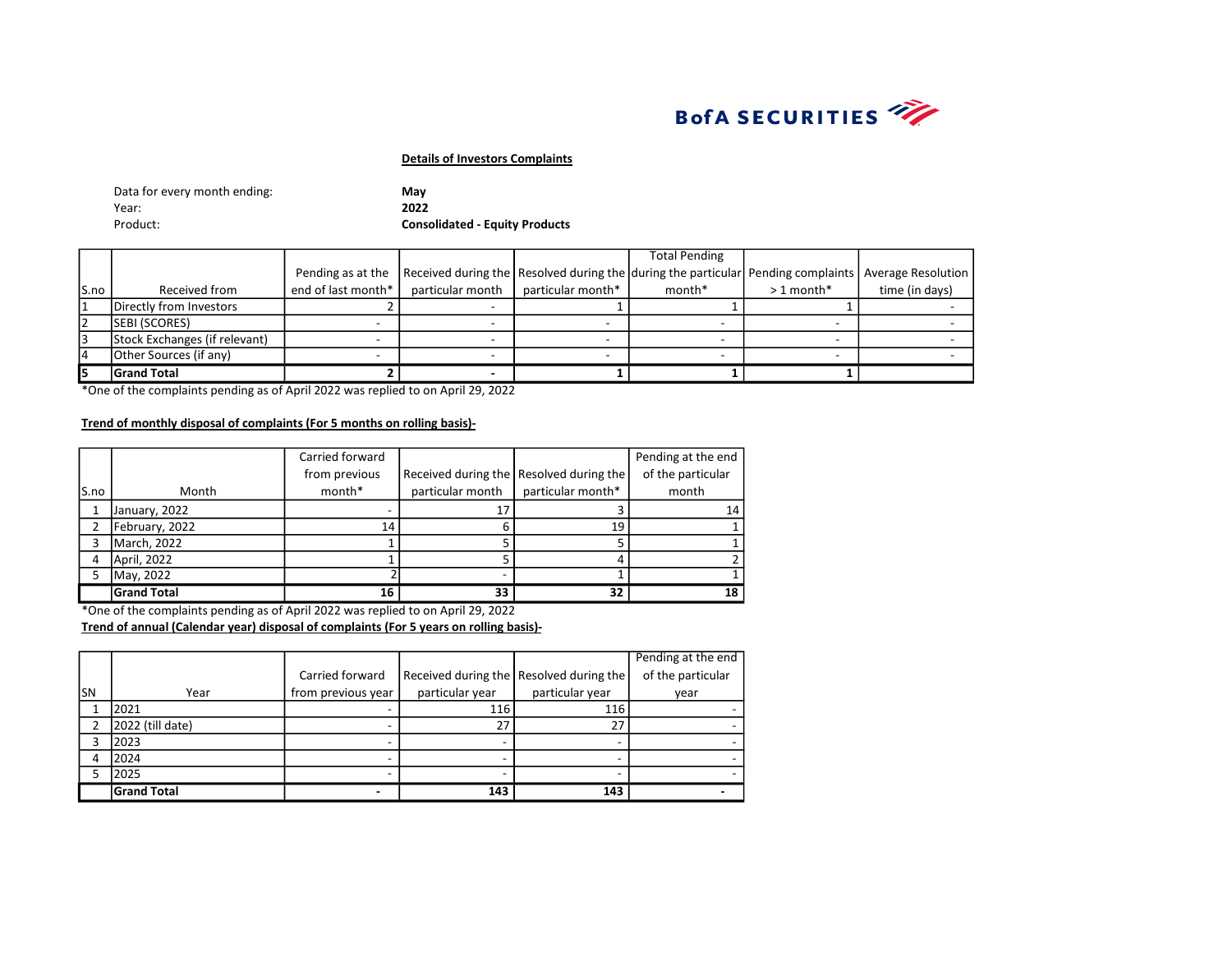

| Data for every month ending: | May                                                                    |
|------------------------------|------------------------------------------------------------------------|
| Year:                        | 2022                                                                   |
| Product:                     | Initial Public Offer and Further Public Offer including Offer for Sale |

|      |                               |                    |                  |                   | <b>Total Pending</b>                                                                                |            |                |
|------|-------------------------------|--------------------|------------------|-------------------|-----------------------------------------------------------------------------------------------------|------------|----------------|
|      |                               | Pending as at the  |                  |                   | Received during the Resolved during the during the particular Pending complaints Average Resolution |            |                |
| S.no | Received from                 | end of last month* | particular month | particular month* | month                                                                                               | $>1$ month | time (in days) |
|      | Directly from Investors       |                    |                  |                   |                                                                                                     |            |                |
| 12   | <b>SEBI (SCORES)</b>          |                    |                  |                   |                                                                                                     |            |                |
| 3    | Stock Exchanges (if relevant) |                    |                  |                   |                                                                                                     |            |                |
| 14   | Other Sources (if any)        |                    |                  |                   |                                                                                                     |            |                |
|      | <b>Grand Total</b>            |                    |                  |                   |                                                                                                     |            |                |

\*One of the complaints pending as of April 2022 was replied to on April 29, 2022

# Trend of monthly disposal of complaints (For 5 months on rolling basis)-

|      |                    | Carried forward |                  |                                           | Pending at the end |
|------|--------------------|-----------------|------------------|-------------------------------------------|--------------------|
|      |                    | from previous   |                  | Received during the   Resolved during the | of the particular  |
| S.no | Month              | month*          | particular month | particular month*                         | month              |
|      | January, 2022      |                 |                  |                                           |                    |
|      | February, 2022     |                 |                  |                                           | 14                 |
|      | March, 2022        | 14              |                  | 18                                        |                    |
| 4    | April, 2022        |                 |                  |                                           |                    |
|      | May, 2022          |                 |                  |                                           |                    |
|      | <b>Grand Total</b> | 17              | 31               | 31                                        |                    |

\*One of the complaints pending as of April 2022 was replied to on April 29, 2022

|           |                    |                    |                                           |                 | Pending at the end |
|-----------|--------------------|--------------------|-------------------------------------------|-----------------|--------------------|
|           |                    | Carried forward    | Received during the   Resolved during the |                 | of the particular  |
| <b>SN</b> | Year               | from previous year | particular year                           | particular year | year               |
|           | 2021               |                    | 109                                       | 109             |                    |
|           | 2022               |                    | 27                                        | 27              |                    |
|           | 2023               |                    |                                           |                 |                    |
|           | 2024               |                    |                                           |                 |                    |
|           | 2025               |                    |                                           |                 |                    |
|           | <b>Grand Total</b> |                    | 136                                       | 136             |                    |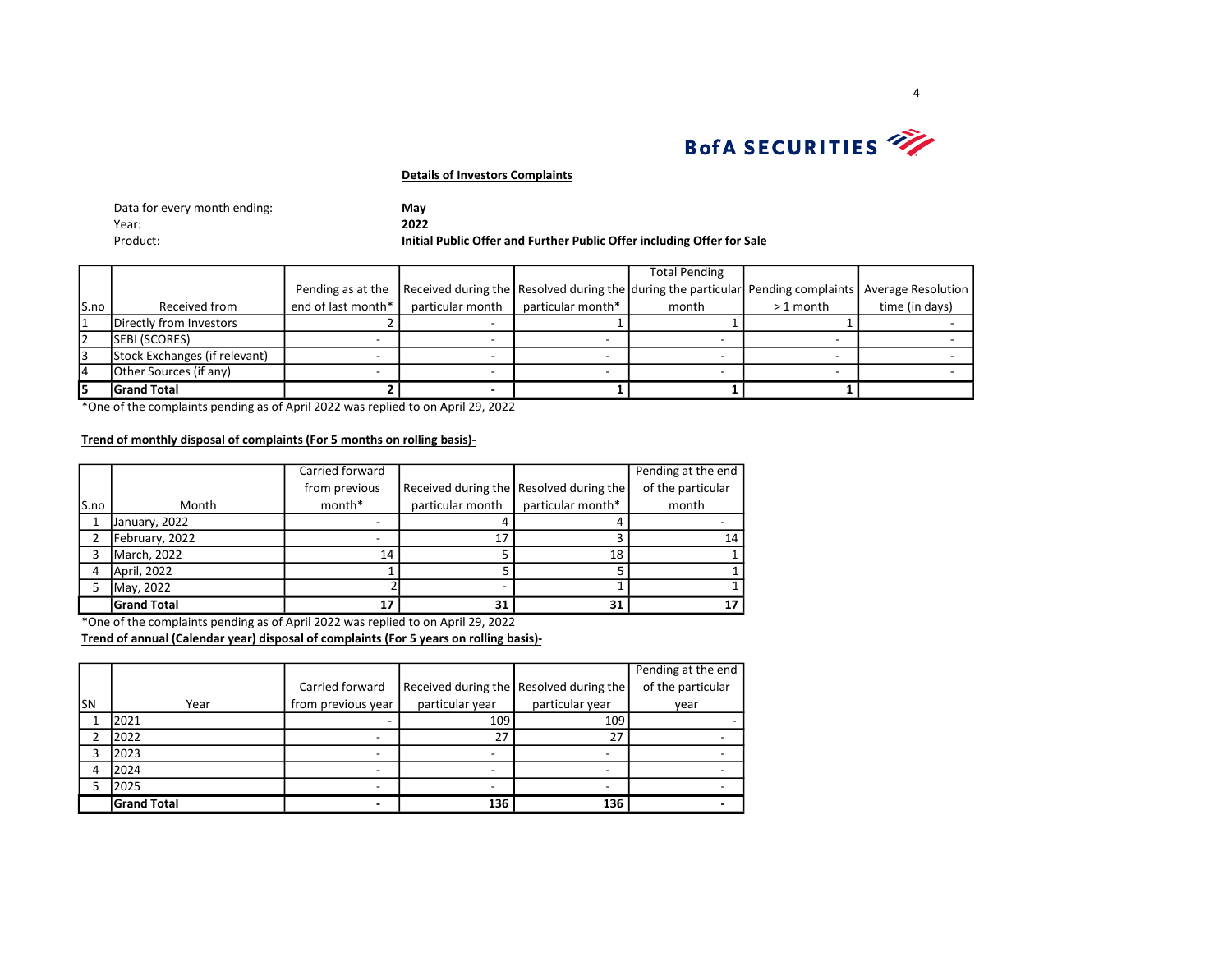

| Data for every month ending: | Mav                 |
|------------------------------|---------------------|
| Year:                        | 2022                |
| Product:                     | <b>Rights Issue</b> |

|       |                               |                   |                  |                  | <b>Total Pending</b>                                                                                |            |                |
|-------|-------------------------------|-------------------|------------------|------------------|-----------------------------------------------------------------------------------------------------|------------|----------------|
|       |                               | Pending as at the |                  |                  | Received during the Resolved during the during the particular Pending complaints Average Resolution |            |                |
| lS.no | Received from                 | end of last month | particular month | particular month | month                                                                                               | $>1$ month | time (in days) |
|       | Directly from Investors       |                   |                  |                  |                                                                                                     |            |                |
| 12    | SEBI (SCORES)                 |                   |                  |                  |                                                                                                     |            |                |
|       | Stock Exchanges (if relevant) |                   |                  |                  |                                                                                                     |            |                |
|       | Other Sources (if any)        |                   |                  |                  |                                                                                                     |            |                |
|       | <b>Grand Total</b>            |                   |                  |                  |                                                                                                     |            |                |

# Trend of monthly disposal of complaints (For 5 months on rolling basis)-

|      |                    | Carried forward |                  |                                           | Pending at the end |
|------|--------------------|-----------------|------------------|-------------------------------------------|--------------------|
|      |                    | from previous   |                  | Received during the   Resolved during the | of the particular  |
| S.no | Month              | month           | particular month | particular month                          | month              |
|      | January, 2022      |                 |                  |                                           |                    |
|      | February, 2022     |                 |                  |                                           |                    |
| ς    | March, 2022        |                 |                  |                                           |                    |
| 4    | April, 2022        |                 |                  |                                           |                    |
| 5    | May, 2022          |                 |                  |                                           |                    |
|      | <b>Grand Total</b> |                 |                  |                                           |                    |

|     |                    |                    |                 |                                         | Pending at the end |
|-----|--------------------|--------------------|-----------------|-----------------------------------------|--------------------|
|     |                    | Carried forward    |                 | Received during the Resolved during the | of the particular  |
| lsn | Year               | from previous year | particular year | particular year                         | year               |
|     | 2021               |                    |                 |                                         |                    |
|     | 2022               |                    |                 |                                         |                    |
|     | 2023               |                    |                 |                                         |                    |
|     | 2024               |                    |                 |                                         |                    |
|     | 2025               |                    |                 |                                         |                    |
|     | <b>Grand Total</b> |                    |                 |                                         |                    |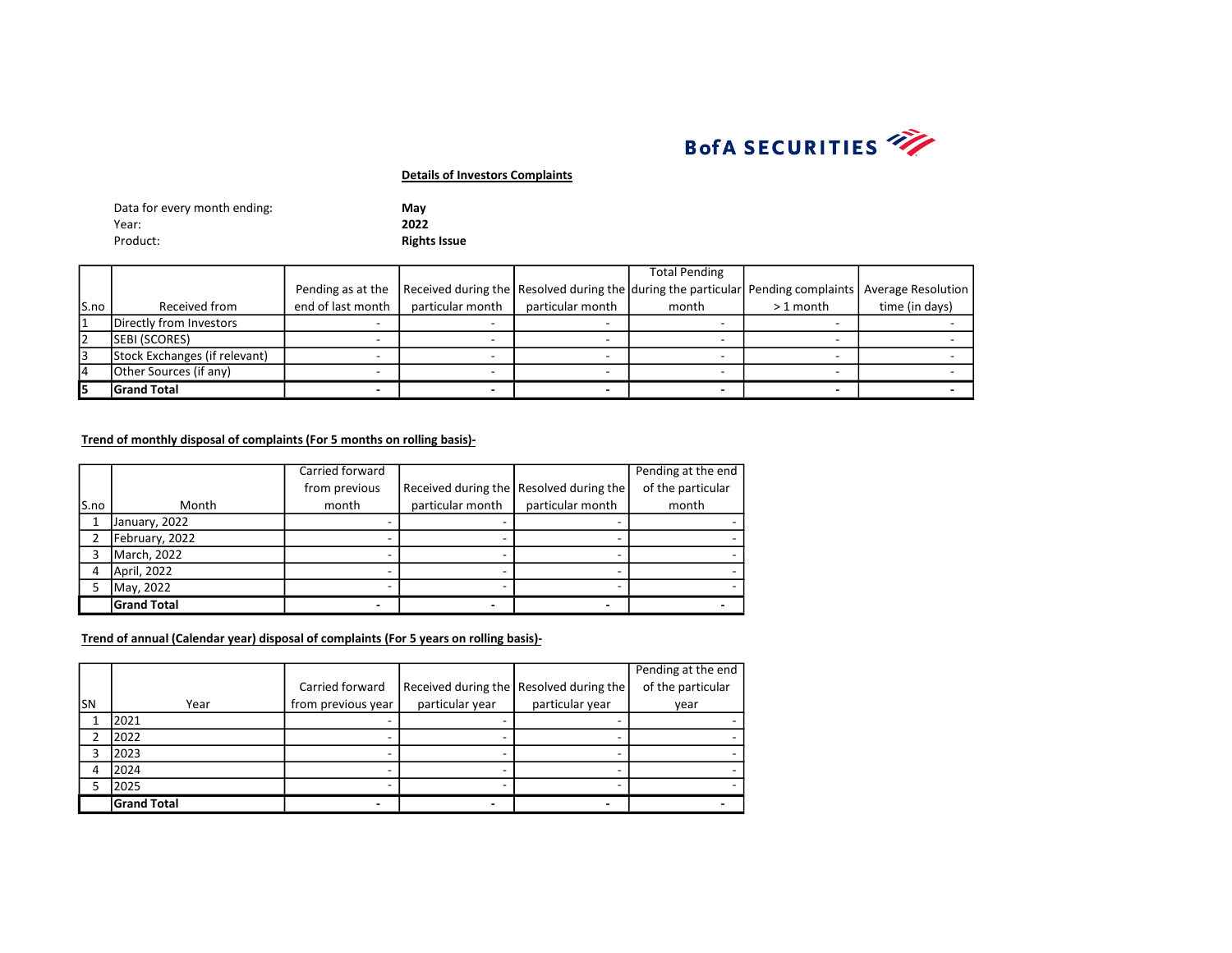

| Data for every month ending: | May                                                                                 |
|------------------------------|-------------------------------------------------------------------------------------|
| Year:                        | 2022                                                                                |
| Product:                     | Qualified Institutions Placement (including Offer for Sale through Stock Exchanges) |

|      |                               |                   |                  |                  | <b>Total Pending</b>                                                                                |            |                |
|------|-------------------------------|-------------------|------------------|------------------|-----------------------------------------------------------------------------------------------------|------------|----------------|
|      |                               | Pending as at the |                  |                  | Received during the Resolved during the during the particular Pending complaints Average Resolution |            |                |
| S.no | Received from                 | end of last month | particular month | particular month | month                                                                                               | $>1$ month | time (in days) |
|      | Directly from Investors       |                   |                  |                  |                                                                                                     |            |                |
|      | <b>SEBI (SCORES)</b>          |                   |                  |                  |                                                                                                     |            |                |
|      | Stock Exchanges (if relevant) |                   |                  |                  |                                                                                                     |            |                |
| 14   | Other Sources (if any)        |                   |                  |                  |                                                                                                     |            |                |
|      | <b>Grand Total</b>            |                   |                  |                  |                                                                                                     |            |                |

# Trend of monthly disposal of complaints (For 5 months on rolling basis)-

|      |                    | Carried forward |                  |                                           | Pending at the end |
|------|--------------------|-----------------|------------------|-------------------------------------------|--------------------|
|      |                    | from previous   |                  | Received during the   Resolved during the | of the particular  |
| S.no | Month              | month           | particular month | particular month                          | month              |
|      | January, 2022      |                 |                  |                                           |                    |
|      | February, 2022     |                 |                  |                                           |                    |
|      | March, 2022        |                 |                  |                                           |                    |
| 4    | April, 2022        |                 |                  |                                           |                    |
|      | May, 2022          |                 |                  |                                           |                    |
|      | <b>Grand Total</b> |                 |                  |                                           |                    |

|     |                    |                    |                 |                                           | Pending at the end |
|-----|--------------------|--------------------|-----------------|-------------------------------------------|--------------------|
|     |                    | Carried forward    |                 | Received during the   Resolved during the | of the particular  |
| lsn | Year               | from previous year | particular year | particular year                           | year               |
|     | 2021               |                    |                 |                                           |                    |
|     | 2022               |                    |                 |                                           |                    |
| ͻ   | 2023               |                    |                 |                                           |                    |
|     | 2024               |                    |                 |                                           |                    |
|     | 2025               |                    |                 |                                           |                    |
|     | <b>Grand Total</b> |                    |                 |                                           |                    |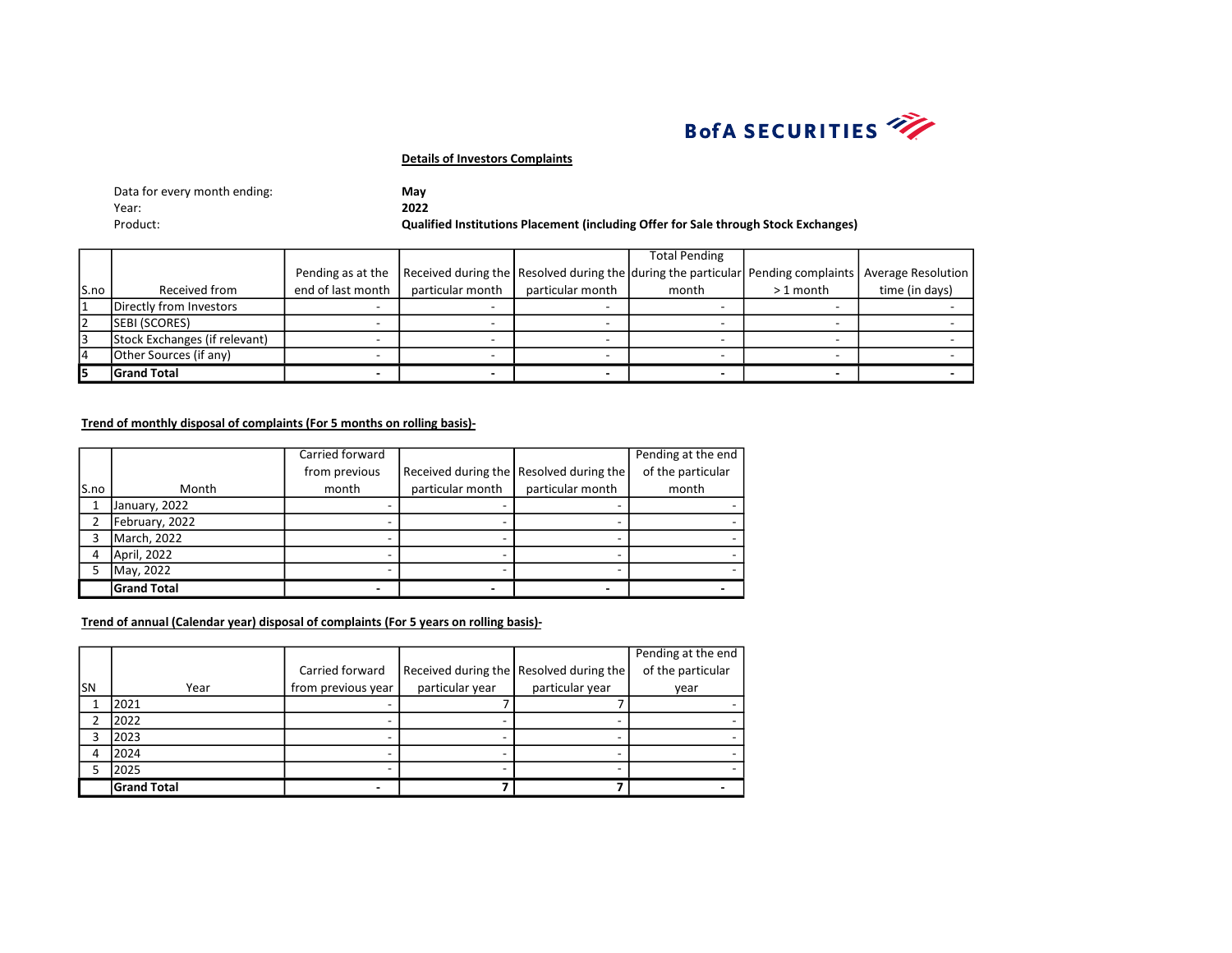

| Data for every month ending: | May                       |
|------------------------------|---------------------------|
| Year:                        | 2022                      |
| Product:                     | <b>Preferential Issue</b> |

|       |                               |                   |                                                                                                     |                  | <b>Total Pending</b> |            |                |
|-------|-------------------------------|-------------------|-----------------------------------------------------------------------------------------------------|------------------|----------------------|------------|----------------|
|       |                               | Pending as at the | Received during the Resolved during the during the particular Pending complaints Average Resolution |                  |                      |            |                |
| lS.no | Received from                 | end of last month | particular month                                                                                    | particular month | month                | $>1$ month | time (in days) |
|       | Directly from Investors       |                   |                                                                                                     |                  |                      |            |                |
| 12    | <b>SEBI (SCORES)</b>          |                   |                                                                                                     |                  |                      |            |                |
|       | Stock Exchanges (if relevant) |                   |                                                                                                     |                  |                      |            |                |
|       | Other Sources (if any)        |                   |                                                                                                     |                  |                      |            |                |
|       | <b>Grand Total</b>            |                   |                                                                                                     |                  |                      |            |                |

## Trend of monthly disposal of complaints (For 5 months on rolling basis)-

|      |                    | Carried forward |                  |                                         | Pending at the end |
|------|--------------------|-----------------|------------------|-----------------------------------------|--------------------|
|      |                    | from previous   |                  | Received during the Resolved during the | of the particular  |
| S.no | Month              | month           | particular month | particular month                        | month              |
|      | January, 2022      |                 |                  |                                         |                    |
|      | February, 2022     |                 |                  |                                         |                    |
|      | March, 2022        |                 |                  |                                         |                    |
|      | April, 2022        |                 |                  |                                         |                    |
|      | May, 2022          |                 |                  |                                         |                    |
|      | <b>Grand Total</b> |                 |                  |                                         |                    |

|           |                    |                    |                 |                                         | Pending at the end |
|-----------|--------------------|--------------------|-----------------|-----------------------------------------|--------------------|
|           |                    | Carried forward    |                 | Received during the Resolved during the | of the particular  |
| <b>SN</b> | Year               | from previous year | particular year | particular year                         | year               |
|           | 2021               |                    |                 |                                         |                    |
|           | 2022               |                    |                 |                                         |                    |
| 3         | 2023               |                    |                 |                                         |                    |
| 4         | 2024               |                    |                 |                                         |                    |
|           | 2025               |                    |                 |                                         |                    |
|           | <b>Grand Total</b> |                    |                 |                                         |                    |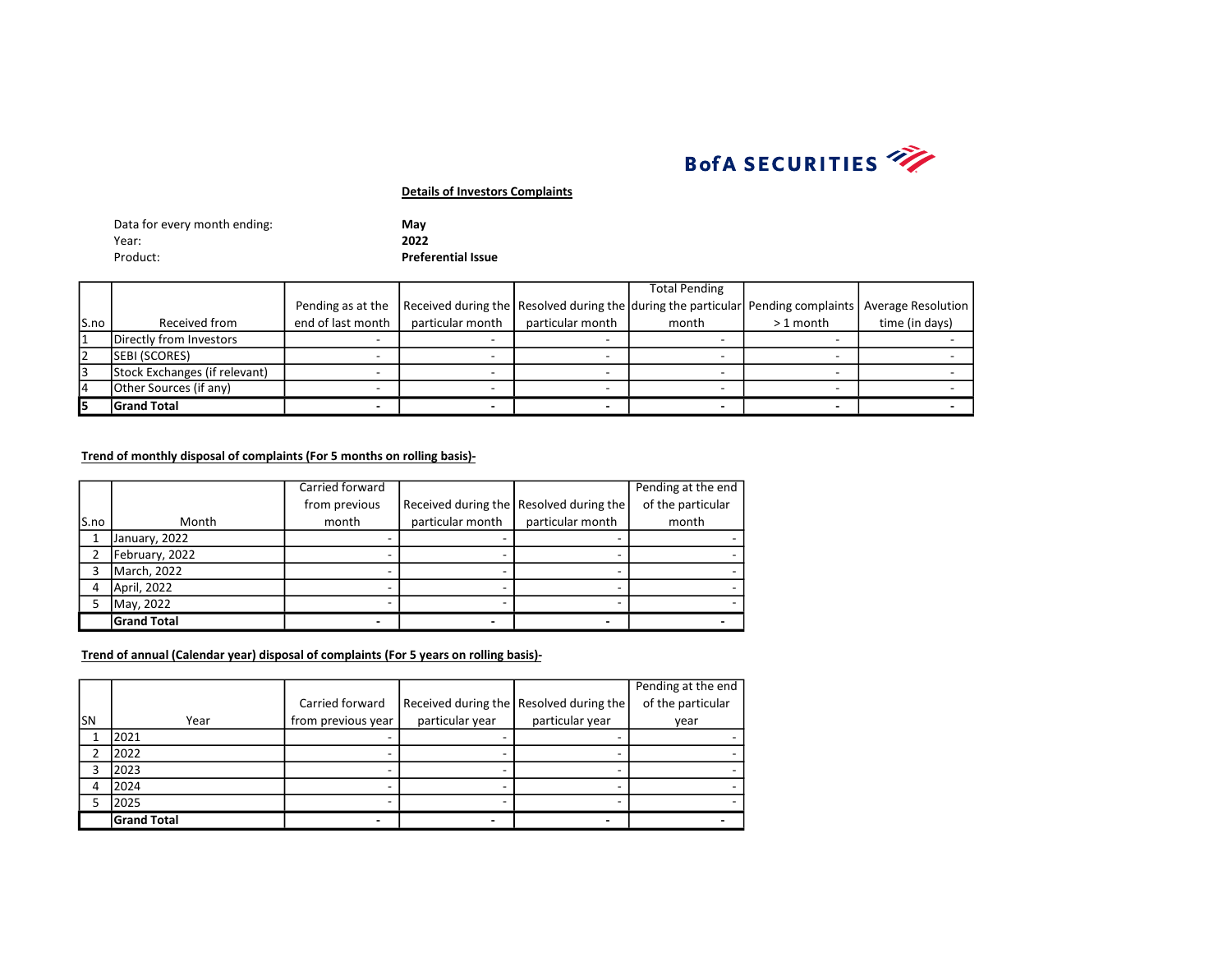

| Data for every month ending: | Mav                          |
|------------------------------|------------------------------|
| Year:                        | 2022                         |
| Product:                     | <b>Buyback of Securities</b> |

|      |                               |                   |                  |                  | <b>Total Pending</b>                                                                                |            |                |
|------|-------------------------------|-------------------|------------------|------------------|-----------------------------------------------------------------------------------------------------|------------|----------------|
|      |                               | Pending as at the |                  |                  | Received during the Resolved during the during the particular Pending complaints Average Resolution |            |                |
| S.no | Received from                 | end of last month | particular month | particular month | month                                                                                               | $>1$ month | time (in days) |
|      | Directly from Investors       |                   |                  |                  |                                                                                                     |            |                |
| 2    | SEBI (SCORES)                 |                   |                  |                  |                                                                                                     |            |                |
|      | Stock Exchanges (if relevant) |                   |                  |                  |                                                                                                     |            |                |
| 14   | Other Sources (if any)        |                   |                  |                  |                                                                                                     |            |                |
| 15   | <b>Grand Total</b>            |                   |                  |                  |                                                                                                     |            |                |

# Trend of monthly disposal of complaints (For 5 months on rolling basis)-

|      |                    | Carried forward |                  |                                           | Pending at the end |
|------|--------------------|-----------------|------------------|-------------------------------------------|--------------------|
|      |                    | from previous   |                  | Received during the   Resolved during the | of the particular  |
| S.no | Month              | month           | particular month | particular month                          | month              |
|      | January, 2022      |                 |                  |                                           |                    |
|      | February, 2022     |                 |                  |                                           |                    |
|      | March, 2022        |                 |                  |                                           |                    |
| 4    | April, 2022        |                 |                  |                                           |                    |
|      | May, 2022          |                 |                  |                                           |                    |
|      | <b>Grand Total</b> |                 |                  |                                           |                    |

|     |                    |                    |                 |                                           | Pending at the end |
|-----|--------------------|--------------------|-----------------|-------------------------------------------|--------------------|
|     |                    | Carried forward    |                 | Received during the   Resolved during the | of the particular  |
| lsn | Year               | from previous year | particular year | particular year                           | year               |
|     | 2021               |                    |                 |                                           |                    |
|     | 2022               |                    |                 |                                           |                    |
| ͻ   | 2023               |                    |                 |                                           |                    |
|     | 2024               |                    |                 |                                           |                    |
|     | 2025               |                    |                 |                                           |                    |
|     | <b>Grand Total</b> |                    |                 |                                           |                    |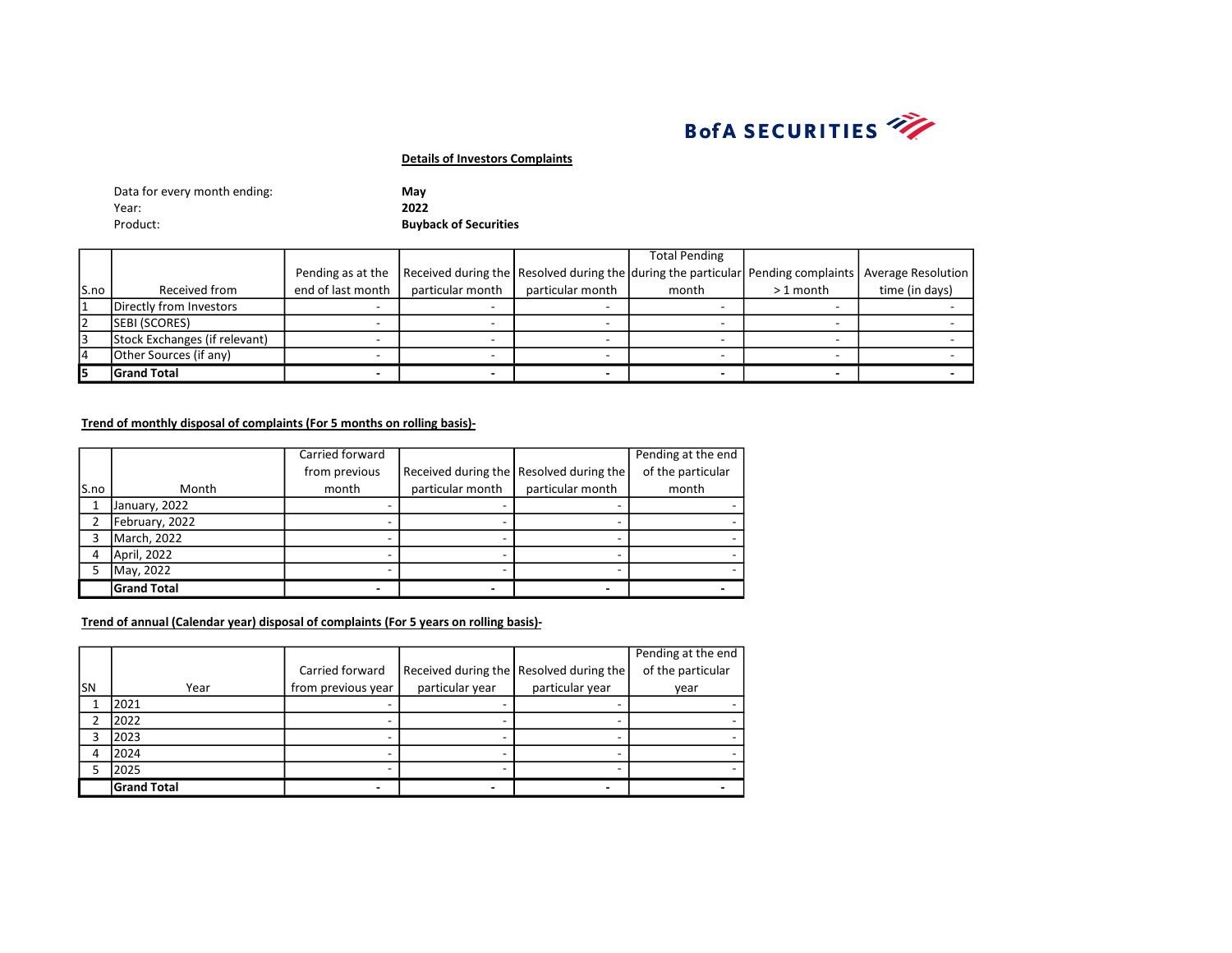

| Data for every month ending: | Mav                               |
|------------------------------|-----------------------------------|
| Year:                        | 2022                              |
| Product:                     | <b>Delisting of Equity Shares</b> |

|       |                               |                   |                  |                  | <b>Total Pending</b>                                                                                |            |                |
|-------|-------------------------------|-------------------|------------------|------------------|-----------------------------------------------------------------------------------------------------|------------|----------------|
|       |                               | Pending as at the |                  |                  | Received during the Resolved during the during the particular Pending complaints Average Resolution |            |                |
| lS.no | Received from                 | end of last month | particular month | particular month | month                                                                                               | $>1$ month | time (in days) |
|       | Directly from Investors       |                   |                  |                  |                                                                                                     |            |                |
|       | <b>SEBI (SCORES)</b>          |                   |                  |                  |                                                                                                     |            |                |
|       | Stock Exchanges (if relevant) |                   |                  |                  |                                                                                                     |            |                |
|       | Other Sources (if any)        |                   |                  |                  |                                                                                                     |            |                |
|       | <b>Grand Total</b>            |                   |                  |                  |                                                                                                     |            |                |

# Trend of monthly disposal of complaints (For 5 months on rolling basis)-

|      |                    | Carried forward |                  |                                           | Pending at the end |
|------|--------------------|-----------------|------------------|-------------------------------------------|--------------------|
|      |                    | from previous   |                  | Received during the   Resolved during the | of the particular  |
| S.no | Month              | month           | particular month | particular month                          | month              |
|      | January, 2022      |                 |                  |                                           |                    |
|      | February, 2022     |                 |                  |                                           |                    |
| ς    | March, 2022        |                 |                  |                                           |                    |
| 4    | April, 2022        |                 |                  |                                           |                    |
| 5    | May, 2022          |                 |                  |                                           |                    |
|      | <b>Grand Total</b> |                 |                  |                                           |                    |

|     |                    |                    |                 |                                         | Pending at the end |
|-----|--------------------|--------------------|-----------------|-----------------------------------------|--------------------|
|     |                    | Carried forward    |                 | Received during the Resolved during the | of the particular  |
| lsn | Year               | from previous year | particular year | particular year                         | year               |
|     | 2021               |                    |                 |                                         |                    |
|     | 2022               |                    |                 |                                         |                    |
|     | 2023               |                    |                 |                                         |                    |
|     | 2024               |                    |                 |                                         |                    |
|     | 2025               |                    |                 |                                         |                    |
|     | <b>Grand Total</b> |                    |                 |                                         |                    |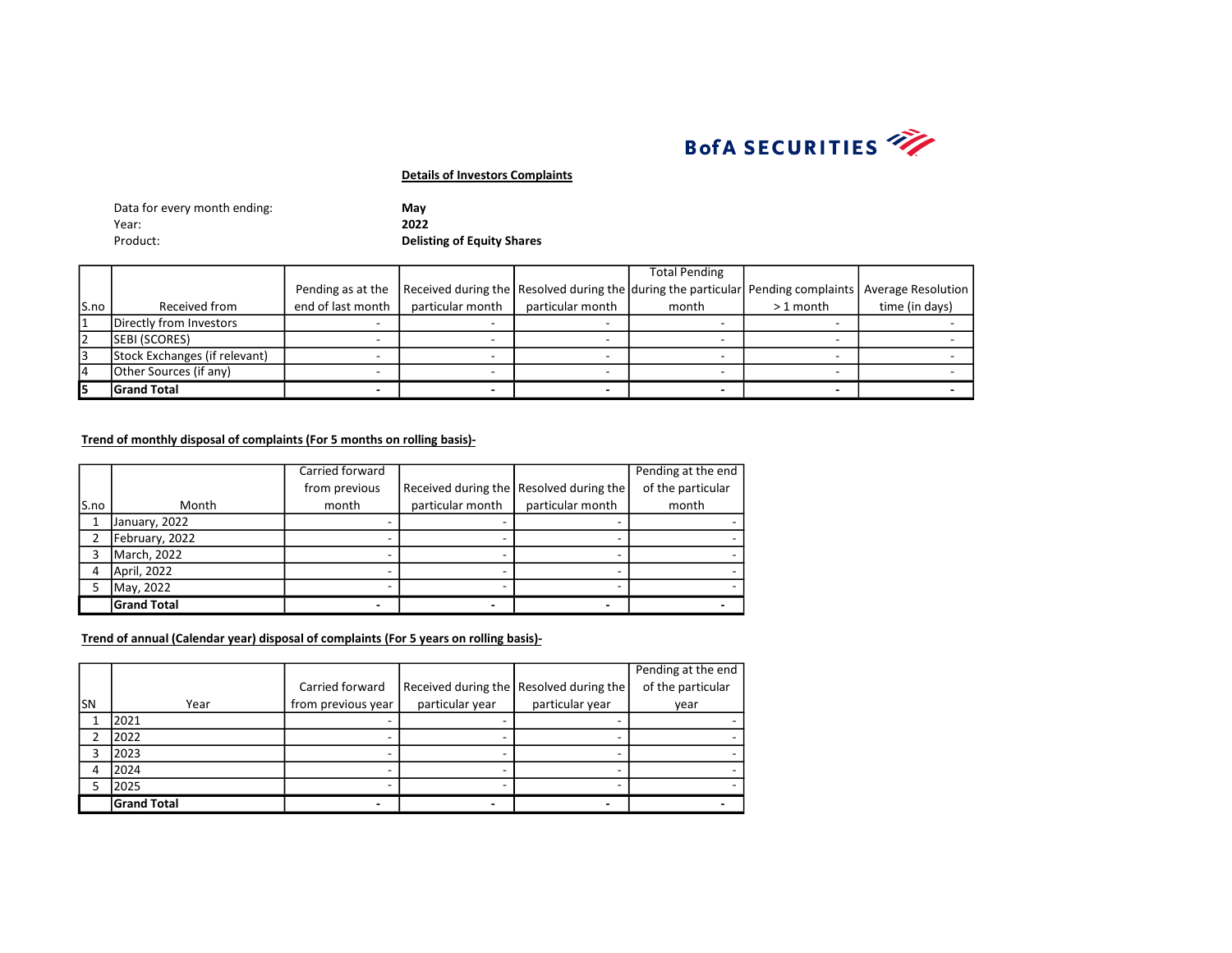

| Data for every month ending: | May                                                     |
|------------------------------|---------------------------------------------------------|
| Year:                        | 2022                                                    |
| Product:                     | <b>Substantial Acquisitions of Shares and Takeovers</b> |

|                |                               |                   |                  |                  | <b>Total Pending</b>                                                                                |            |                |
|----------------|-------------------------------|-------------------|------------------|------------------|-----------------------------------------------------------------------------------------------------|------------|----------------|
|                |                               | Pending as at the |                  |                  | Received during the Resolved during the during the particular Pending complaints Average Resolution |            |                |
| S.no           | Received from                 | end of last month | particular month | particular month | month                                                                                               | $>1$ month | time (in days) |
|                | Directly from Investors       |                   |                  |                  |                                                                                                     |            |                |
| $\overline{2}$ | <b>SEBI (SCORES)</b>          |                   |                  |                  |                                                                                                     |            |                |
| Iз             | Stock Exchanges (if relevant) |                   |                  |                  |                                                                                                     |            |                |
| $\overline{4}$ | Other Sources (if any)        |                   |                  |                  |                                                                                                     |            |                |
| 15             | <b>Grand Total</b>            |                   |                  |                  |                                                                                                     |            |                |

#### Trend of monthly disposal of complaints (For 5 months on rolling basis)-

|      |                    | Carried forward |                  |                                           | Pending at the end |
|------|--------------------|-----------------|------------------|-------------------------------------------|--------------------|
|      |                    | from previous   |                  | Received during the   Resolved during the | of the particular  |
| S.no | Month              | month           | particular month | particular month                          | month              |
|      | January, 2022      |                 |                  |                                           |                    |
|      | February, 2022     |                 |                  |                                           |                    |
| 3    | March, 2022        |                 |                  |                                           |                    |
| 4    | April, 2022        |                 |                  |                                           |                    |
| 5    | May, 2022          |                 |                  |                                           |                    |
|      | <b>Grand Total</b> |                 |                  |                                           |                    |

|           |                    |                    |                 |                                           | Pending at the end |
|-----------|--------------------|--------------------|-----------------|-------------------------------------------|--------------------|
|           |                    | Carried forward    |                 | Received during the   Resolved during the | of the particular  |
| <b>SN</b> | Year               | from previous year | particular year | particular year                           | year               |
|           | 2021               |                    |                 |                                           |                    |
| ኀ         | 2022               |                    |                 |                                           |                    |
|           | 2023               |                    |                 |                                           |                    |
|           | 2024               |                    |                 |                                           |                    |
|           | 2025               |                    |                 |                                           |                    |
|           | <b>Grand Total</b> |                    |                 |                                           |                    |